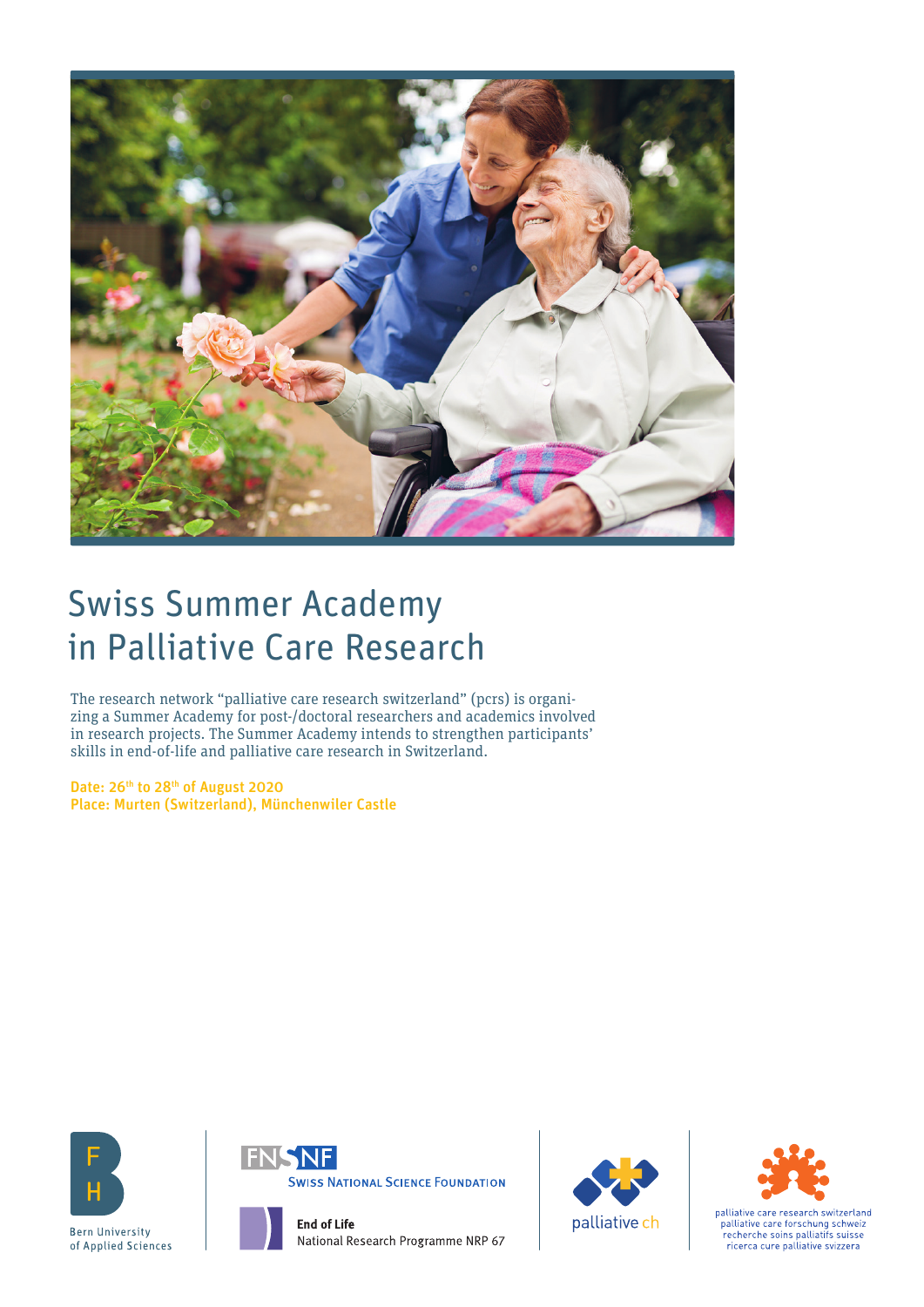# Swiss Summer Academy in Palliative Care Research

The research network "palliative care research switzerland" (pcrs) is organizing a Summer Academy for post-/ doctoral researchers and academics involved in research projects. The Summer Academy is intended to strengthen participants' skills in end-of-life and palliative care research in Switzerland.

The Summer Academy will promote knowledge exchange and collaboration between disciplines, provide education and training, and serve as a platform for networking and development of new projects in end-of-life and palliative care research.

## General information about the Summer Academy

- Date: 26th to 28th of August 2020
- Place: Murten (Switzerland), Münchenwiler Castle
- Language: English
- Costs: CHF 500.–
- Deadline for project submissions: 1st of February 2020
- Contact person: Claudia Michel, claudia.michel@bfh.ch

# Target Audience

The Summer Academy's target audience comprises doctoral candidates / early postdoctoral candidates and other researchers who wish to deepen their skills in end-of-life and palliative care research. For each topic, there will be an input by experts, followed by a case study session to discuss ongoing research projects. Therefore, researchers are invited to submit descriptions of their projects (see details below). Note: Submitting a research project is not a requirement for participating in the Summer Academy.

The interdisciplinary Committees of the research network "palliative care research switzerland" will review the submitted project descriptions. Candidates will be informed regarding their submission in April 2020.

For further details and inquiries, please contact Claudia Michel: claudia.michel@bfh.ch

For general information, consult our website: www.palliative-care-forschung.ch/

## Expert Insights and Case Study Sessions

Senior-level international and national researchers from a broad spectrum of disciplines have been invited to serve as experts at the Summer Academy. They will provide insights into their own research and offer advice regarding participants' projects during case study sessions.

Contributions are structured according to the following topics:

## 1. Access to Palliative Care for Vulnerable Groups

Philip Larkin, Chair of Palliative Care Nursing, Palliative and Supportive Care Service, Lausanne University Hospital and University of Lausanne

In recent years, the belief that palliative care is a human right has been proposed. Linked to this is a fundamental shift and broadening in the application of palliative care to a wider cohort of people living with chronic life-limiting illness. However, despite the positive developments evident in both literature and clinical practice, there remains clear evidence of a lack of equity and access for some groups who may be considered vulnerable based on misplaced assumptions and understanding of their palliative care needs.

Using a framework of social justice as a lens to understand inequity, this presentation will argue that human rights are not enough to understand the reality of vulnerability in society and how it can be addressed in the context of palliative and end-of-life care. Using specific examples from clinical practice, the challenge and opportunities to enhance better access to palliative care will be addressed and its outcome in terms of "real-world" service delivery.

## 2. Self-determination in End of Life Care

Ralf Jox and Eve Rubli Truchard, Chair of Geriatric Palliative Care, Palliative and Supportive Care Service and Service of Geriatric Medicine and Geriatric Rehabilitation, Lausanne University Hospital and University of Lausanne

Since its beginning in the 1960s, modern palliative care has been characterized by a particular focus on respecting the autonomy and self-determination of every patient, but also of the family members. More than ever, our current Western societies are individualistic and cherish the value of self-determination, including

#### Münchenwiler Castle

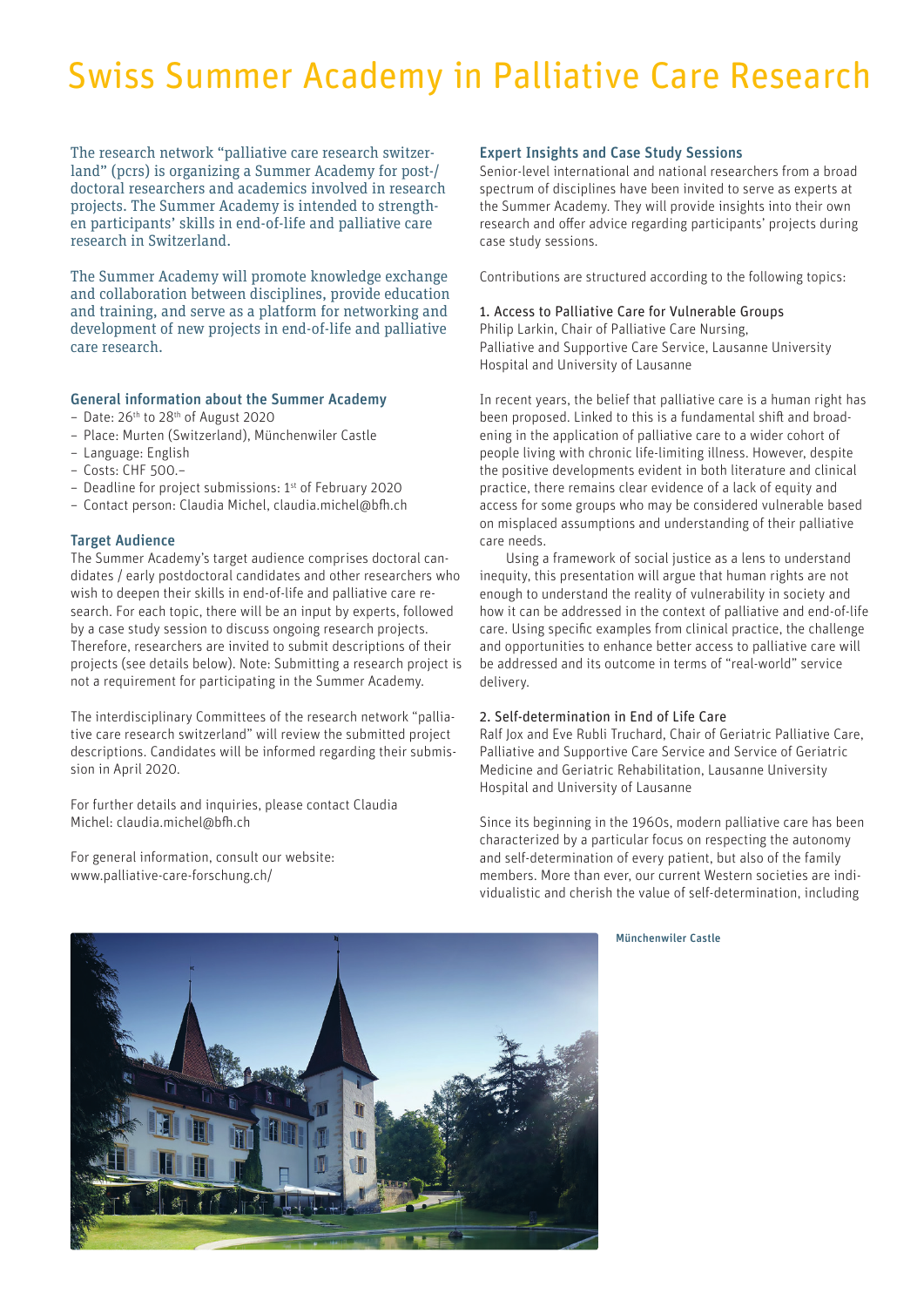Switzerland. At the end of life, however, we do not only want to be self-determined, but we also tend to depend heavily on others and sometimes we want to delegate decisions to others. Moreover, self-determination at the end of life is limited by impaired decision-making capacity, conflicting values such as the protection of life, as well as organizational and financial restraints. Concrete questions and controversies arise around the following topics (not exclusive): respecting patient autonomy in daily care and nursing practices, patient autonomy and surrogate decision making, advance care planning, wishes to hasten death and assisted dying, tension between the autonomy of the patient and that of the family or the professionals.

## 3. Trust at the End of Life

Reiner Anselm, Chair of Systematic Theology and Ethics, Faculty of Protestant Theology, Ludwig-Maximilians-Universität München

Patient autonomy has long been regarded as the gold standard of medical ethics. It is the patient's free, informed will that legitimizes any medical intervention. The background to this concept is the idea of the free, self-determined citizen. Disease is accordingly understood as an interruption of this self-determination, which is to be restored with the help of medicine. The formula "voluntas aegroti suprema lex est" follows this principle. At the end of life, however, this concept often seems to reach its limits; complex disease processes make decision making difficult, self-determination in cases of severe physical dependence is not easy to determine. In this situation, it seems more appropriate not to understand the doctors as assistants of one's own self-determination, but to entrust them with decisions on what might be the best way for me as a person. In addition, dying can be understood as a gradual separation of body and mind. Dying people increasingly leave the care for the body to others, especially doctors. It is up to them to take care of the body and thus enable the patients to die in a way that corresponds to their personal ideas. At the same time, however, it is clear that the principle of trust can only supplement, not replace, autonomy. Trust must be based on respect for the patient's will and values.

## 4. Health Promoting Palliative Care

Allan Kellehear, 50th Anniversary Professor (End-of-Life Care), Faculty of Health Studies, University of Bradford, England

Health Promoting Palliative care is a public health approach to the practice of palliative care. Where we usually think of public health in terms of the surveillance sciences – epidemiology, health services research, or public health ethics – health promoting palliative care emphasizes public health methods for change – community development, social ecology, public education, policy development, and health promotion. Furthermore, although many university departments emphasize actions-in-the-community, the health promoting palliative care approach also requires changes to the way we relate to each other as palliative care professionals. This workshop will outline and discuss these characteristics of health promoting palliative care describing both the key practice methods and their relationships with traditional population health research and individual clinical practice.

## Extra Workshop: Social Sciences in Palliative Care Research

This workshop will first introduce the political economy of social sciences research in palliative care. We will examine the major

fashions and biases in past and current social sciences work in "death & dying" and also subsequently in palliative care. Additionally, we will identify research areas that have been neglected and discuss why these areas may be important to what we currently know. We will then explore the historical reasons for this particular pattern of research, including the epistemological habits, institutional incentives, and methodological biases observed over the past 50 years. The challenges of creativity, originality, and contribution to change, which are so important to the social sciences research traditions, will be assessed employing the field of palliative care as a case study. The session will be concluded by reflecting on the future of social science in palliative care in the light of its research history.

Allan Kellehear, 50<sup>th</sup> Anniversary Professor (End-of-Life Care), Faculty of Health Studies, University of Bradford, England

## Submission of Project Descriptions

If you are interested in discussing your research project, please send us a description. Applications from both Swiss and international institutions are welcome to be submitted. Please send the following information as an MS Word document or a PDF file to Claudia Michel (claudia.michel@bfh.ch):

#### Assignment to session

To what session(s) of the Summer Academy does your research project belong?

- 1. Access to Palliative Care for Vulnerable Groups
- 2. Self-determination in End of Life Care
- 3. Trust at the End of Life
- 4. Health Promoting Palliative Care

# Provide five keywords to describe your project. What is your research project about?

Please provide information (2–5 pages) about your research project according to the following format: Title, abstract, purpose, methods, scope, results, and conclusions (if already available)

#### Reason(s) for your interest in the Summer Academy

For example, topics and questions you wish to receive insight into.

## General information

Please provide: name, discipline, organization, adress, city, phone numer and e-mail address

Your information will be sent to the inter-/national experts to help them prepare for their sessions.

## The Submission Deadline is the 1<sup>st</sup> of February 2020.

## Summer Academy registration

Those who wish to participate in the Summer Academy without submitting a project are kindly requested to send an e-mail to Claudia Michel (claudia.michel@bfh.ch). They will be informed as soon as registration opens for the Summer Academy.